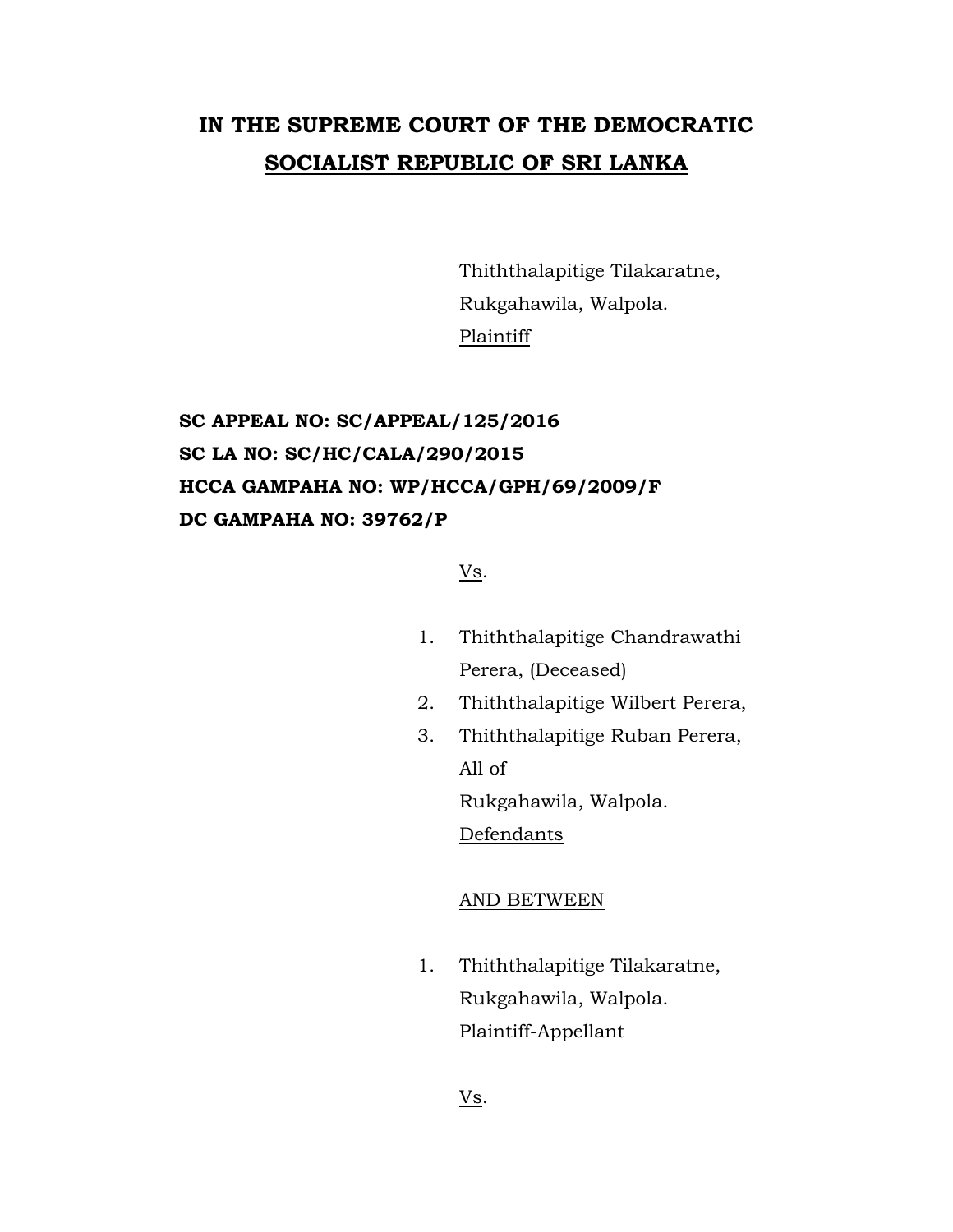- 1. Thiththalapitige Chandrawathi Perera, (Deceased)
- 2. Thiththalapitige Wilbert Perera,
- 3. Thiththalapitige Ruban Perera, All of Rukgahawila, Walpola.

Defendant-Respondents

## AND NOW BETWEEN

- 3. Thiththalapitige Ruban Perera, (Deceased)
- 3A. Thiththalapitige Vipula Namal Priyadharshana Perera, All of Rukgahawila, Walpola. 3rd Defendant-Respondent-Appellant

Vs.

- 1. Thiththalapitige Tilakaratne, Rukgahawila, Walpola. Plaintiff-Appellant-Respondent
- 2. Thiththalapitige Wilbert Perera Rukgahawila, Walpola. 2nd Defendant-Respondent-

Respondent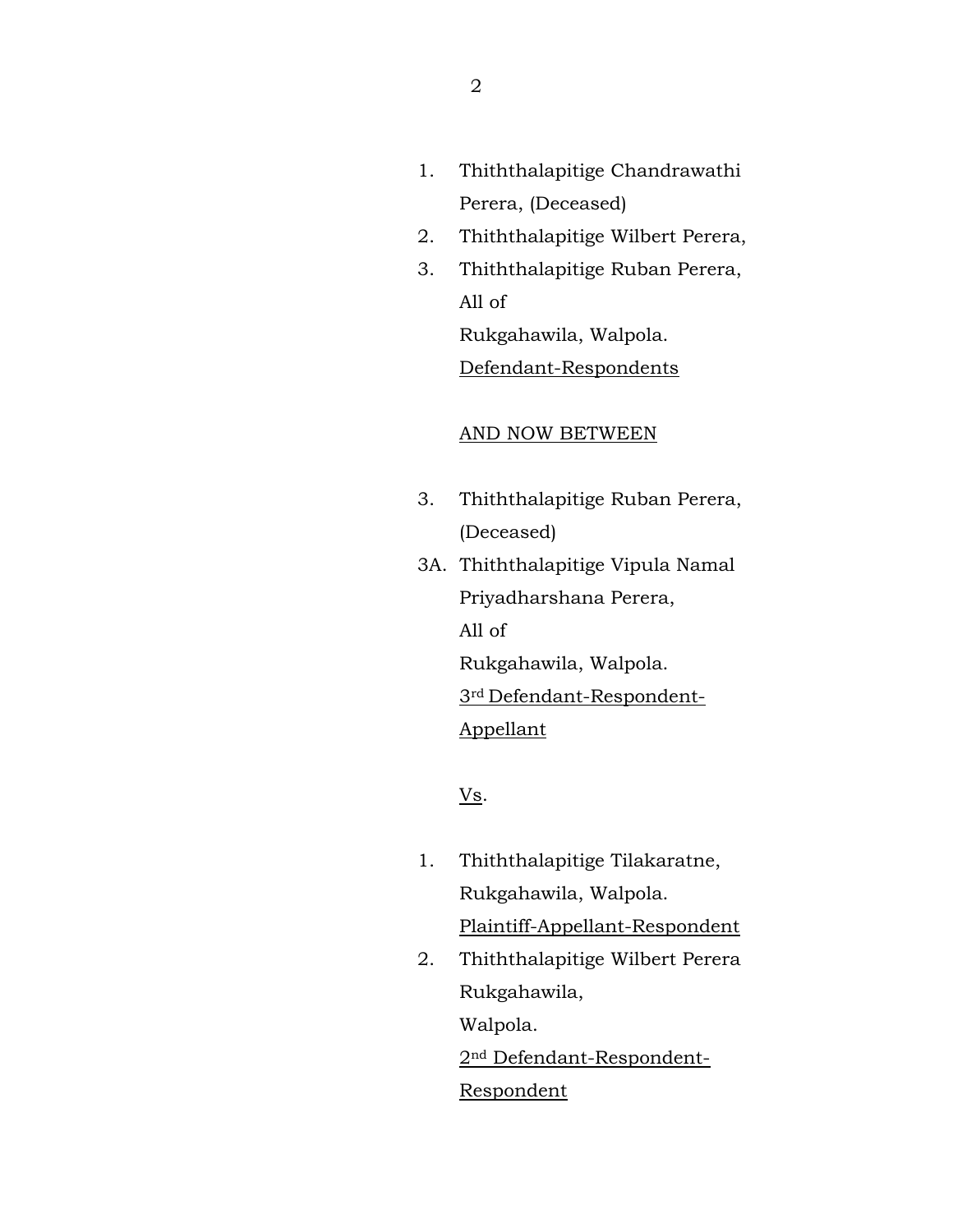Before: Sisira J. De Abrew, J. S. Thurairaja, P.C., J. Mahinda Samayawardhena, J.

Counsel: Amarasiri Panditharatne with Gaithri De Silva for the substituted 3rd Defendant-Respondent-Appellant. Dr. Sunil F.A. Coorey with Sudarshani Coorey for the Plaintiff-Appellant-Respondent.

Argued on : 03.05.2021

Written submissions:

by the 3rd Defendant-Respondent-Appellant on 29.07.2016.

by the Plaintiff-Appellant-Respondent on 09.04.2021.

Decided on: 21.05.2021

### Mahinda Samayawardhena, J.

The Plaintiff filed this action in the District Court of Gampaha naming three parties as Defendants seeking to partition the land described in the schedule to the plaint among the parties to the action. Only the 3rd Defendant contested the case. After trial the learned District Judge dismissed the Plaintiff's action without answering the issues on the basis that the land sought to be partitioned had not been properly identified. In addition, the learned District Judge also briefly stated that the Plaintiff had failed to present a comprehensive pedigree. On appeal, the High Court of Civil Appeal set aside the Judgment of the District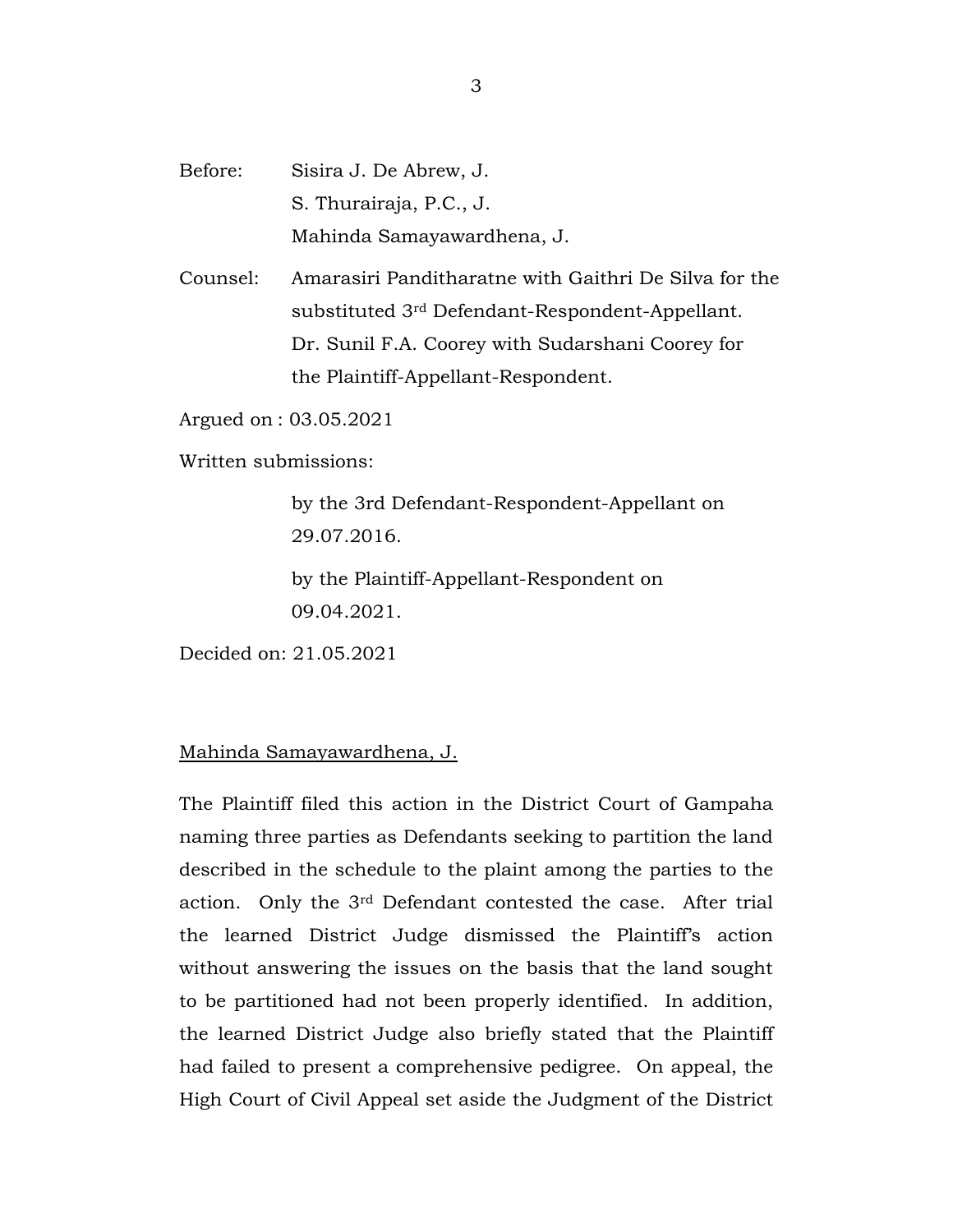Court and entered Judgment as prayed for by the Plaintiff. It is from this Judgment of the High Court that the 3rd Defendant preferred this appeal.

This Court granted leave to appeal predominantly on three questions of law: (a) whether the corpus has been properly identified, (b) whether the Plaintiff proved his pedigree, and (c) whether the Court considered the 3rd Defendant's paper title and prescriptive title.

Let me first consider the question of identification of the corpus. It is the contention of the  $3<sup>rd</sup>$  Defendant that notwithstanding the land to be partitioned as described in the schedule to the plaint is about three acres, the Preliminary Plan depicts only a land in extent of 1 acre, 3 roods and 3.46 perches and therefore the Plaintiff's action shall fail as the corpus has not been properly identified.

In a partition action, if the corpus cannot be identified, *ipso facto*, the action shall fail. There is no necessity to investigate title until the corpus is properly identified. The decision that the corpus has not been properly identified decides the fate of the action without further ado. This underscores the great care with which this decision shall be taken by Court. It shall not be used as a convenient method to summarily dispose of long-drawn-out and complicated partition actions without embarking on the arduous task of investigating the title of each party.

The decision of the learned District Judge in the instant case that the corpus has not been identified is erroneous. Let me explain.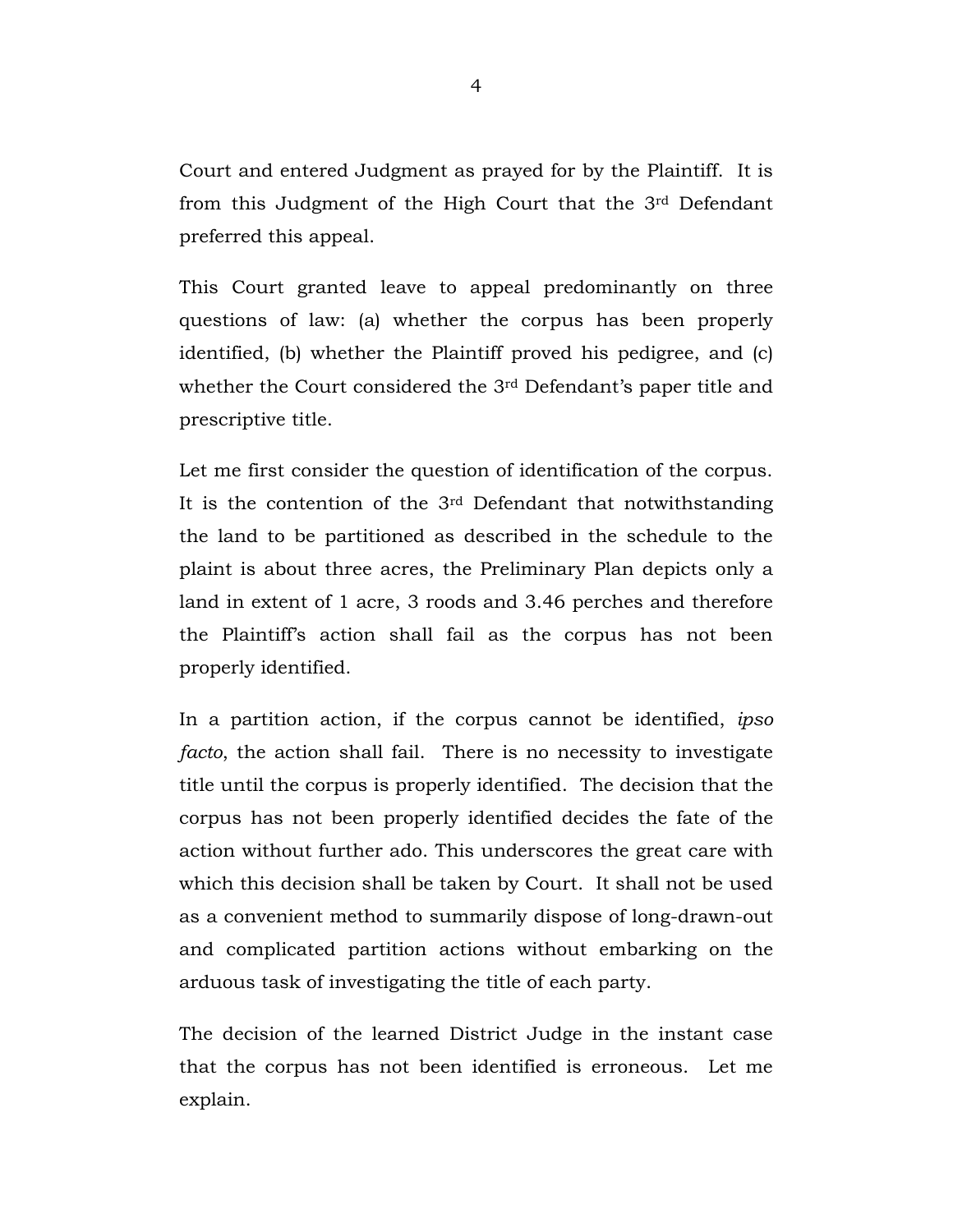The land described in the schedule to the plaint is as follows:

*The land called Meegahawatta situated at Walpola in Udugaha Pattu of Siyane Korale of Colombo District in the Western Province and bounded on the North by the Live Fence of the Lands belonging to Biyanwilage Don Luwis and Tittalapitige Karanis Perera and others, East by the Paddy Field belonging to Karanis Perera and others, South by Live Fence of the Land belonging to Tittalapitige Yohanis and others, and West by the Land belonging to the Native Physician Gasin Achchige Karolis and others, and containing in extent about 3 Acres.* 

All the title Deeds marked by the Plaintiff at the trial – P2 of 1987, P3 of 1987, P4 of 1960, P5 of 1959, P6 of 1962, P7 of 1976, P8 of 1984, P9 of 1984, and P10 of 1976 – describe the land in the same manner.

The 3rd Defendant marked two Deeds at the trial in claiming rights to the land to be partitioned. One is 3V1 of 1930 and the other is 3V2 of 1976. It is significant to note that in these two Deeds also the land is described in the same manner as it is described in the schedule to the plaint.

Simply put, the land described in the schedule to the plaint is a reproduction of the land described in the title Deeds of both the Plaintiff and the 3rd Defendant.

A commission to prepare the Preliminary Plan was issued to the Surveyor in terms of section 16 of the Partition Law, No. 21 of 1977, as amended. The Surveyor sent the Preliminary Plan and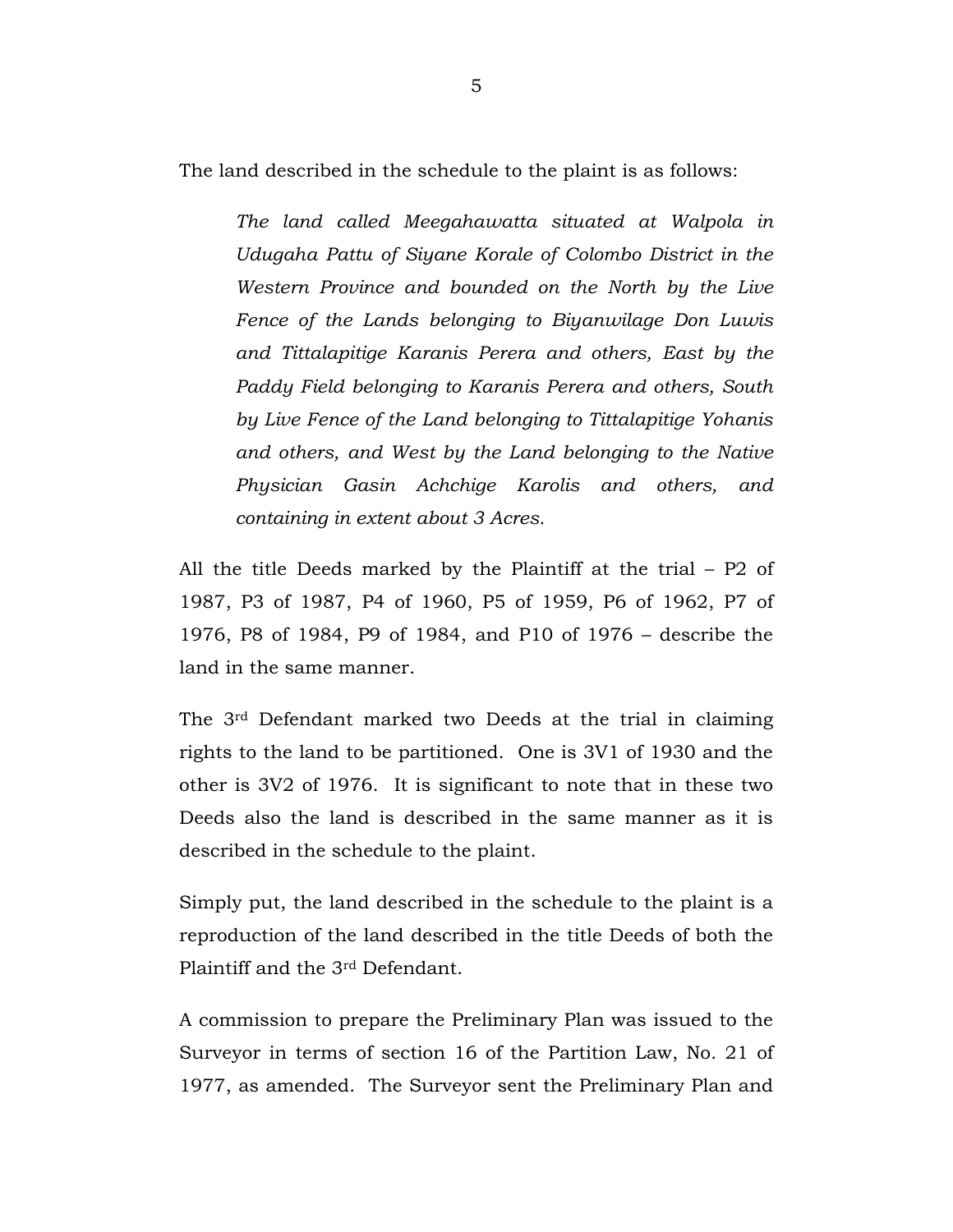Report to Court in accordance with section 18. In the Preliminary Plan, the land surveyed is described in the following manner:

*The land called Meegahawatta situated at Walpola in Udugaha Pattu of Siyane Korale of Colombo District in the Western Province and bounded on the North by the Lands claimed by K. Sumanawathie, S.M. Somawathie, T. Somawathie, Shanthi Jaya Manike and T.P. Karunaratne, East by the Lands claimed by T.P. Karunaratne, S.A. Padmini, K. Piyadasa, the Road and the Canal, South by the Canal and the Land claimed by T. Victor Perera, and West by the Lands claimed by K. Sumanawathie and T. Victor Perera, and containing in extent 1 Acre, 3 Roods and 3.46 Perches.* 

The Surveyor states in his Report that the Plaintiff and the 2nd and 3rd Defendants were present at the time of the survey and all three of them showed him the land to be surveyed. At the time of the survey, the 3rd Defendant had not told the surveyor that a larger land was to be surveyed. The 3rd Defendant does not dispute the content of this Report.

Section 16(2) of the Partition Law reads as follows:

*The commission issued to a surveyor under subsection (1) of this section shall be substantially in the form set out in the Second Schedule to this Law and shall have attached thereto a copy of the plaint certified as a true copy by the registered attorney for the Plaintiff. The court may, on such terms as to costs of survey or otherwise, issue a*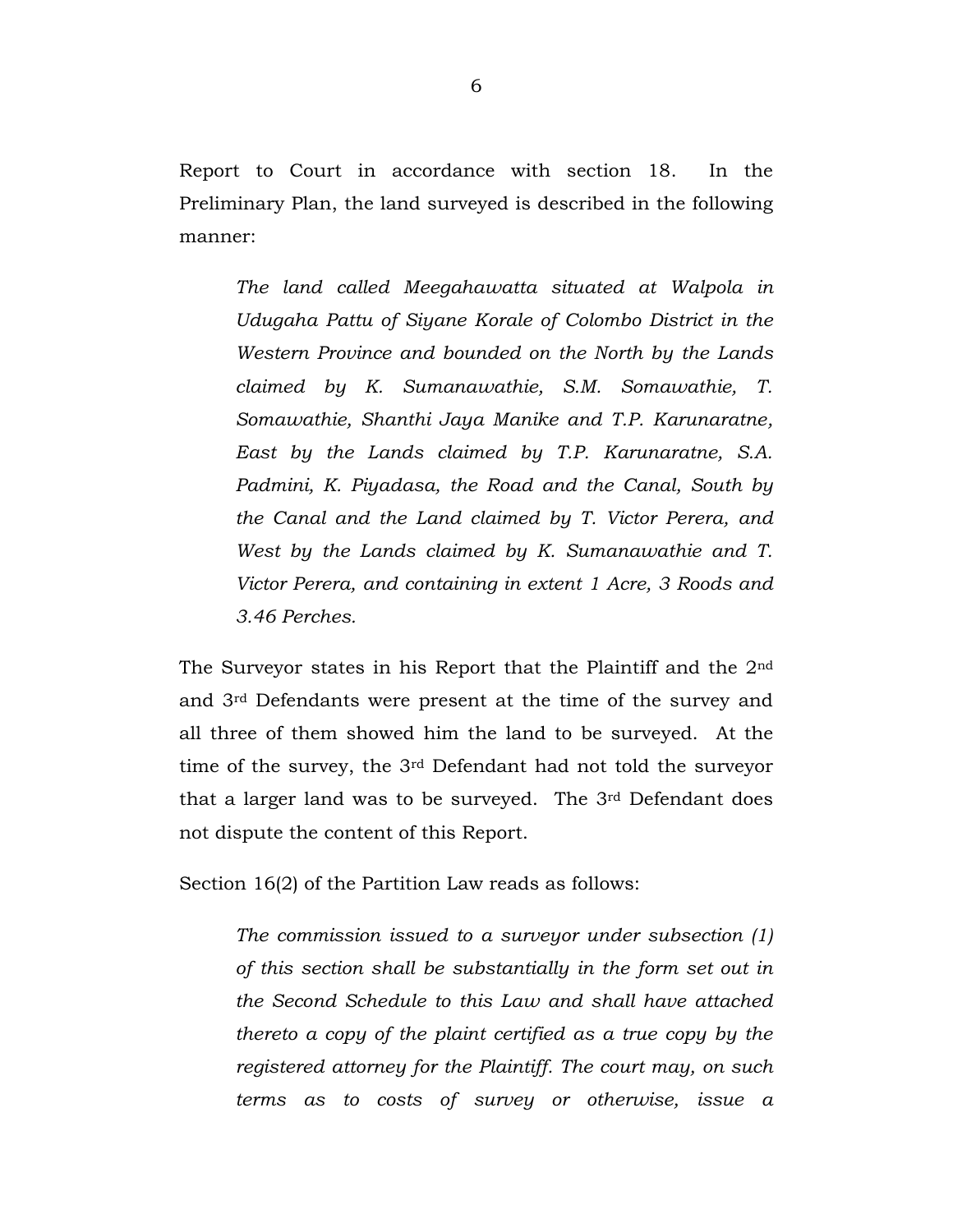*commission at the instance of any party to the action, authorizing the surveyor to survey any larger or smaller*  land than that pointed out by the Plaintiff where such party *claims that such survey is necessary for the adjudication of the action.*

The Surveyor in his Report answers the question "*Whether or not the land surveyed by him is in his opinion substantially the same as the land sought to be partitioned as described in the schedule to the plaint*" in the affirmative.

After the Preliminary Plan and Report were received by Court on 18.05.1998, the 3rd Defendant filed a statement of claim dated 02.11.1998. Thereafter, as seen from the proceedings dated 15.11.1999 and Journal Entry No. 17, on the second date of trial, with the 3rd Defendant fully represented by Counsel, uncontested evidence of the Plaintiff was led and the Court fixed the case for Judgment. As per Journal Entry No. 18, on the date of the Judgment, the 3rd Defendant (after apparently retaining another Counsel) made an application to refix the case for trial and also sought permission for a commission to be issued to prepare an alternative Plan. The Court allowed this application as there was no objection from the other parties. However, no steps were taken by the 3rd Defendant to issue a commission for an alternative plan. Thereafter, as per Journal Entry No. 19, the 3rd Defendant informed Court on the commission returnable date that he did not require an alternative Plan but only wanted to amend the statement of claim. This was allowed and the amended statement of claim dated 15.09.2000 was tendered. In this amended statement of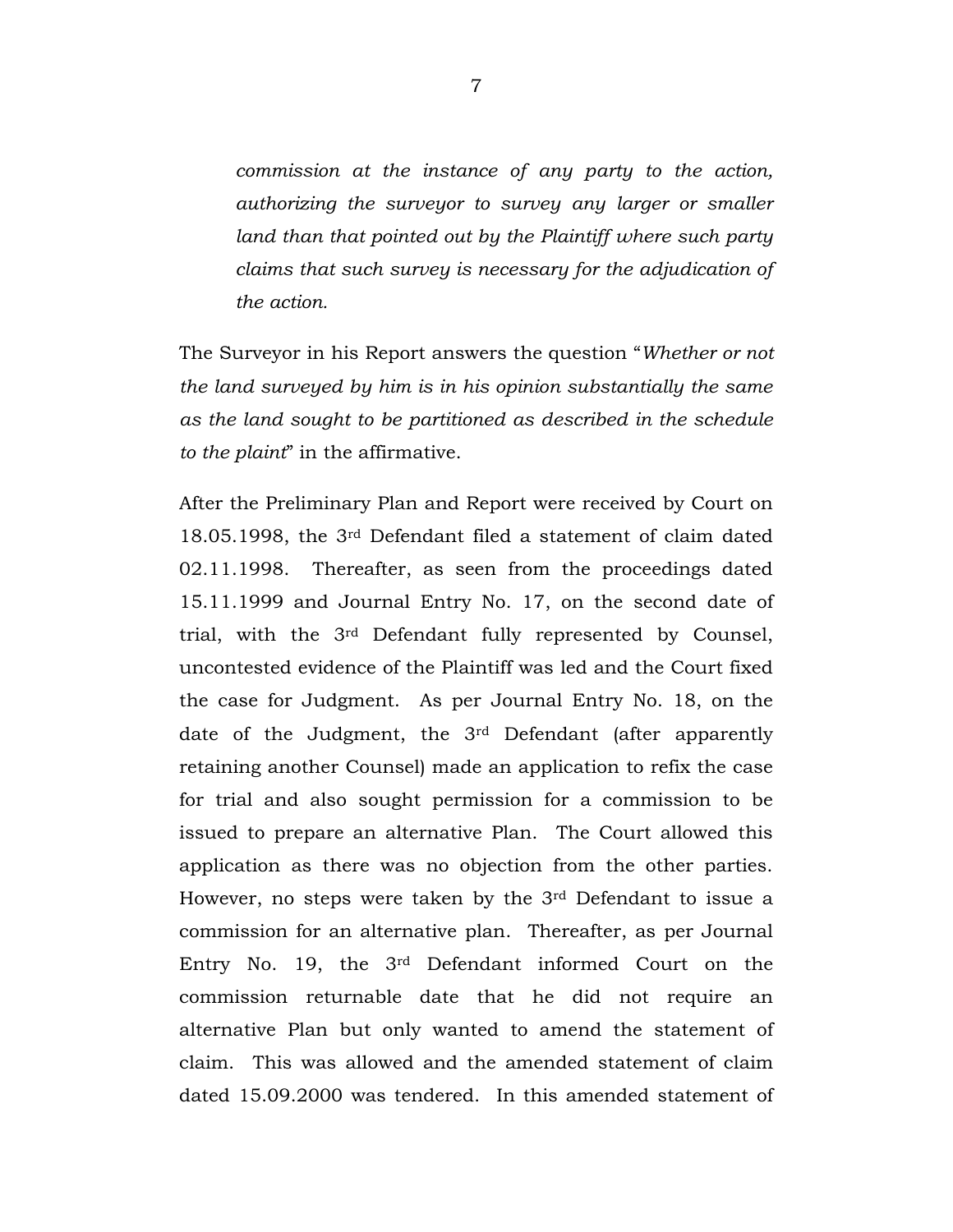claim, the 3rd Defendant stresses that the Plaintiff cannot maintain the action as the entire land to be partitioned is not depicted in the Preliminary Plan. But the 3rd Defendant does not specify the portion of land not surveyed or even the approximate extent of that portion.

The conduct of the  $3<sup>rd</sup>$  Defendant was contrary to section 19(2) of the Partition Law, which lays down the procedure to be followed by a Defendant who seeks to have a larger land partitioned. Section 19(2) reads as follows:

*19(2)(a) Where a Defendant seeks to have a larger land than that sought to be partitioned by the Plaintiff made the subject-matter of the action in order to obtain a decree for the partition or, sale of such larger land under the provisions of this Law, his statement of claim shall include a statement of the particulars required by section 4 in respect of such larger land; and he shall comply with the requirements of section 5, as if his statement of claim were a plaint under this Law in respect of such larger land.*

*(b) Where any defendant seeks to have a larger land made the subject-matter of the action as provided in paragraph (a) of this subsection, the court shall specify the party to the action by whom and the date on or before which an application for the registration of the action as a lis pendens affecting such larger land shall be filed in court, and the estimated costs of survey of such larger land as determined by court shall be deposited in court.*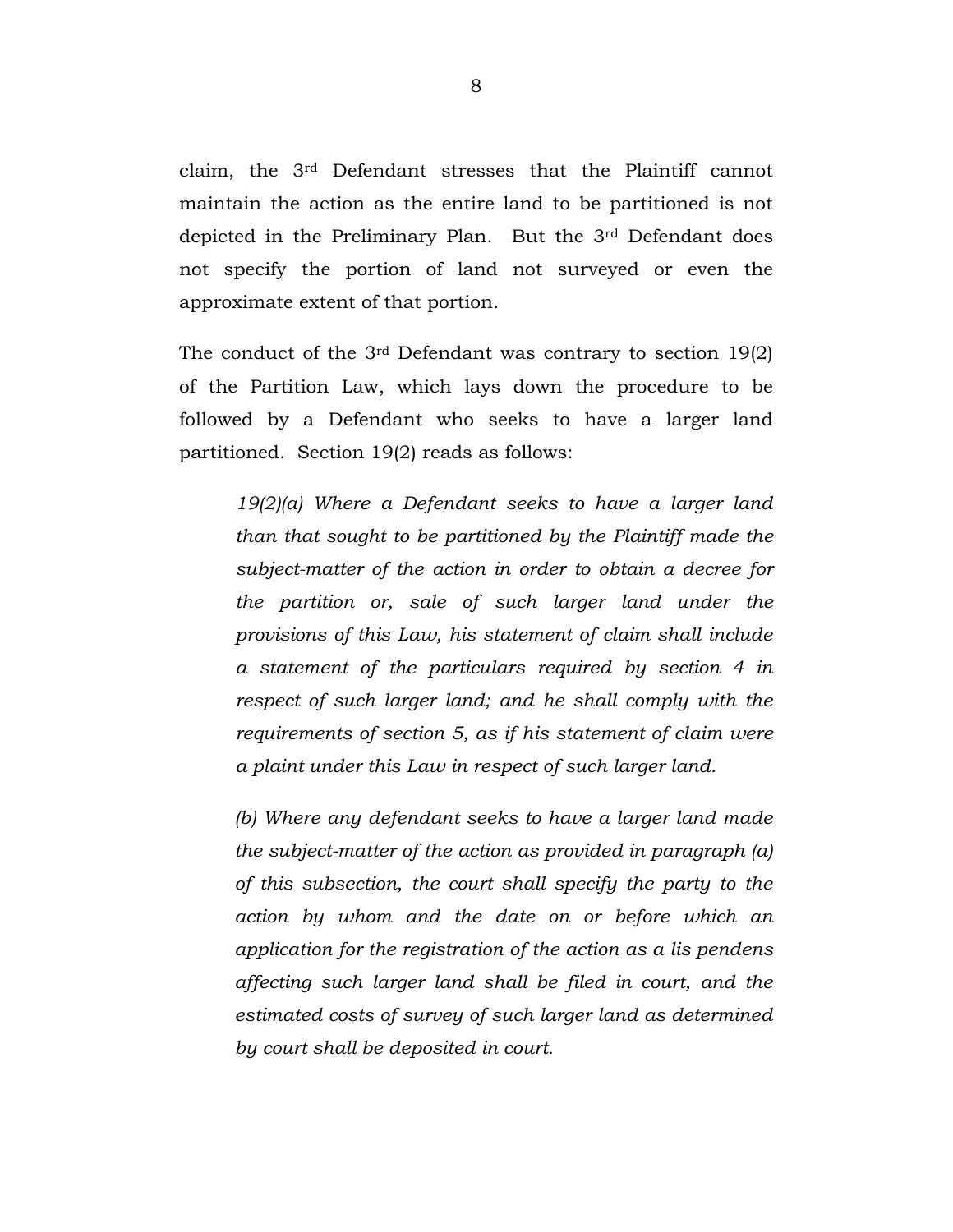*(c) Where the party specified under paragraph (b) of this subsection fails to comply with the requirements of that paragraph, the court shall make order rejecting the claim to make the larger land the subject-matter of the action, unless any other party, in whose statement of claim a similar claim shall have been set up, shall comply therewith on or before the date specified in paragraph (b) or within such extended period of time that the court may, on the application of any such party, fix for the purpose.*

*(d) After the action is registered as a lis pendens affecting the larger land and the estimated costs of the survey of the larger land have been deposited in court, the court shall-*

*(i) add as parties to the action all persons disclosed in the statement of claim - of the party at whose instance the larger land is being made the subjectmatter of the action as being persons who ought to be included as parties to an action in respect of such larger land under section 5; and*

*(ii) proceed with the action as though it had been instituted in respect of such larger land; and for that purpose, fix a date on or before which the party specified under paragraph (b) of this subsection shall, or any other interested party may, comply with the requirements of section 12 in relation to the larger land as hereinafter modified.*

*(e) Where the larger land is made the subject-matter of the action, the provisions of sections 12, 13, 14 and 15 shall,*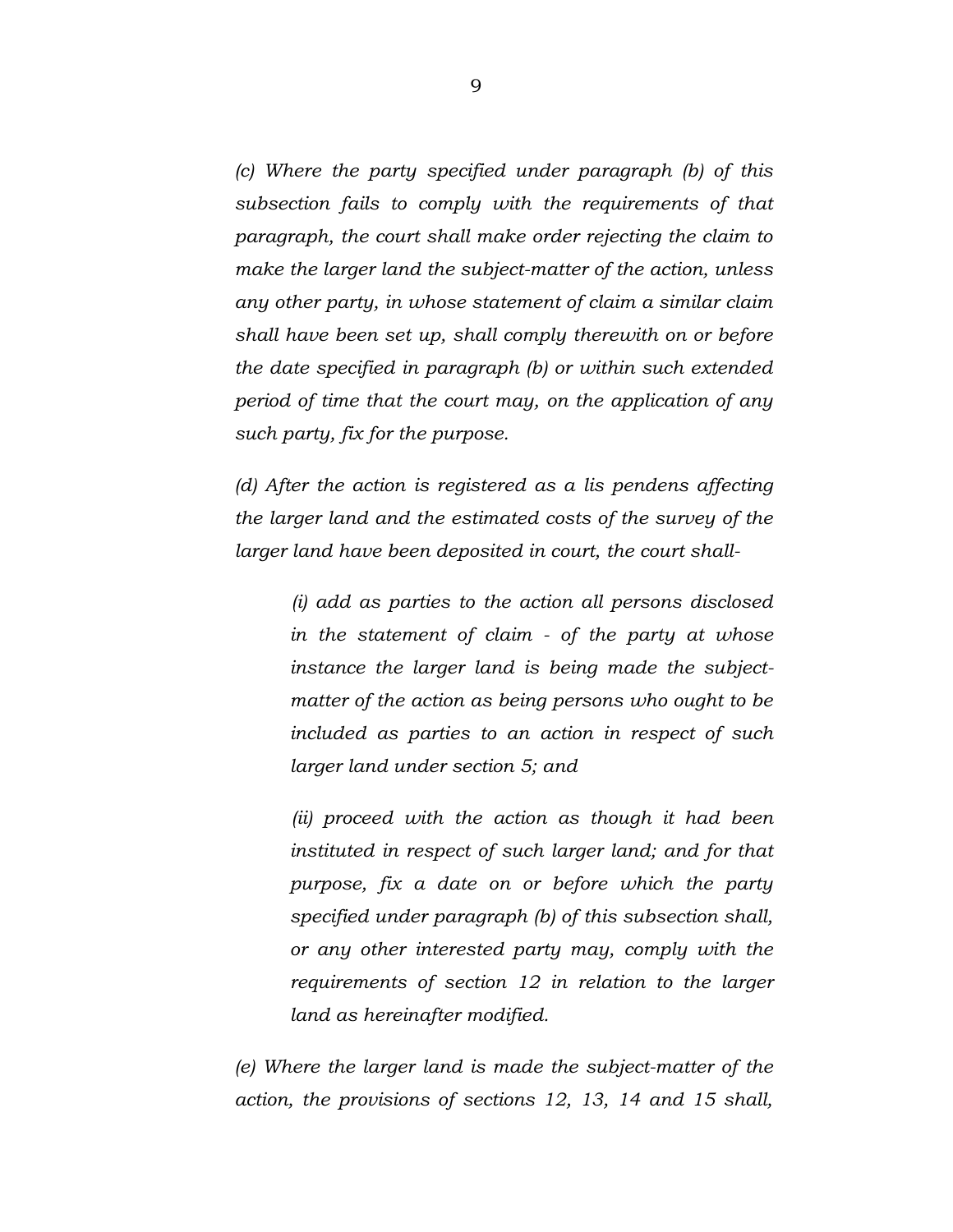*mutatis mutandis, apply as if the statement of claim of the party seeking a partition or sale of the larger land were the plaint in the action; and-*

> *(i) such party shall with his declaration under section 12, in lieu of an amended statement of claim, file an amended caption including therein as parties to the action all persons not mentioned in his statement of claim, but who should be made parties to an action for the larger land under section 5, and such amended caption shall be deemed for all purposes to be the caption to his statement of claim in the action;*

> *(ii) summons shall be issued on all persons added as parties under paragraph (d) of this subsection and all persons included as necessary parties under subparagraph (i) hereof;*

> *(iii) notice of the action in respect of the larger land shall be issued on all parties to the action in the original plaint together with a copy of the statement of claim referred to above;*

> *(iv) the provisions of section 20 shall apply to new claimants or parties disclosed thereafter.*

*(f) If the party specified by the court under paragraph (b) of this subsection or any other interested party fails or neglects to comply with the provisions of section 12, as hereinbefore modified on or before the date specified in that*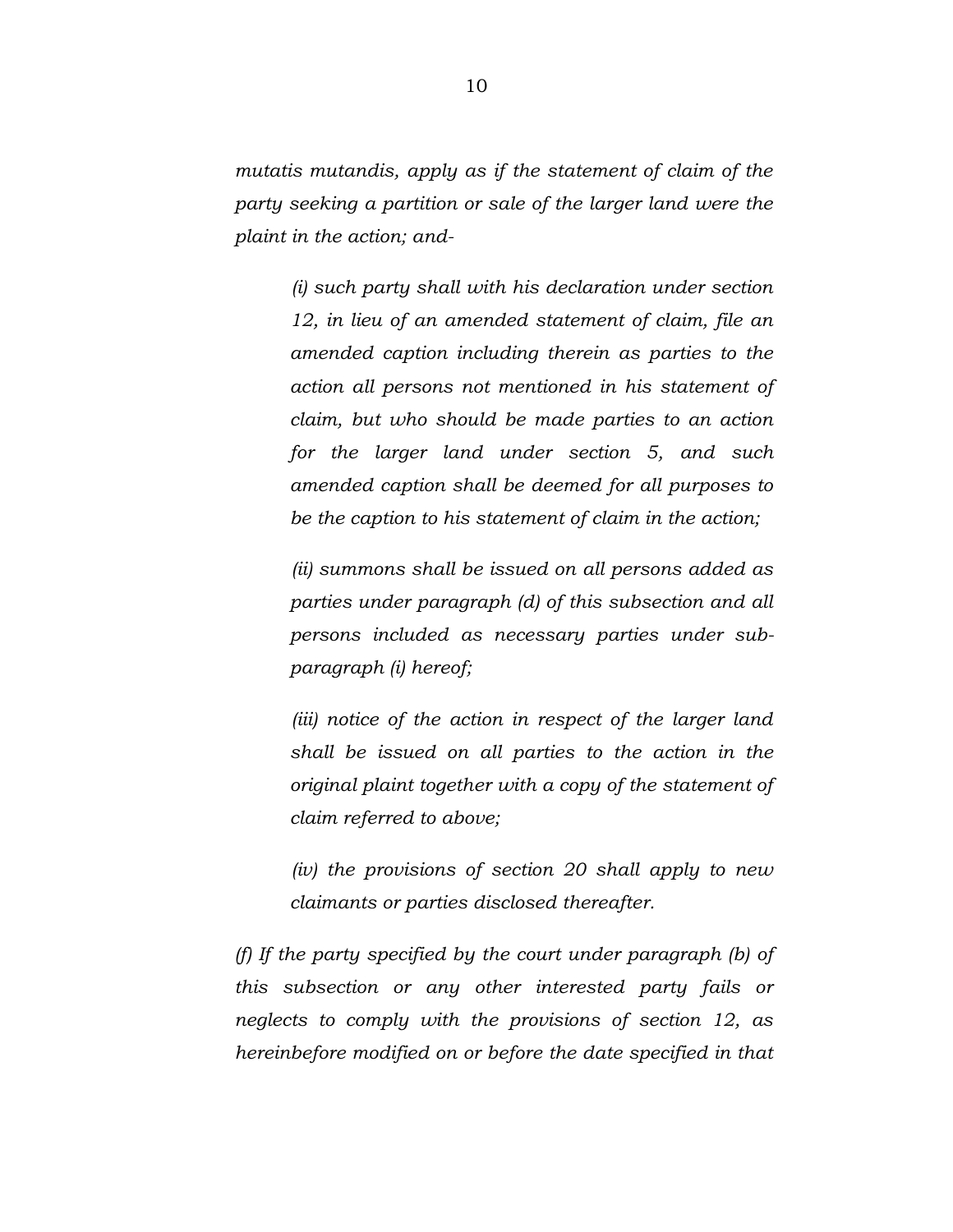*paragraph, the court may make order dismissing the action in respect of the larger land.*

*(g) Where the requirements of section 12 as hereinbefore modified are complied with, the court shall order summonses and notices of action as provided in paragraph (e) of this subsection to issue and shall also order the issue of a commission for the survey of the larger land, and the provisions of sections 16, 17 and 18 shall accordingly apply in relation to such survey.*

The 3rd Defendant did not take any steps required by law to have a larger land than that sought to be partitioned by the Plaintiff made the subject matter of the action. If the 3<sup>rd</sup> Defendant wanted to enlarge the corpus, he ought to have taken steps to file an amended plaint *inter alia* naming new parties as Defendants, because according to the Preliminary Plan there are several claimants to the adjoining lands on all four boundaries. All those alleged owners are third parties.

At the trial, the 3rd Defendant raised the unspecific issue whether the land described in the schedule to the plaint is not depicted in the Preliminary Plan. He did so in an attempt to dismiss the action, as he is in possession of the entire land.

Soon after raising issues, the Plaintiff gave evidence. In his evidence, he marked the Preliminary Plan and the Report stating that the former depicts the land to be partitioned. Even at that point, the 3rd Defendant did not make an application to mark them subject to proof. Section 18(2) enacts *inter alia* that the Preliminary Plan and Report can be used as evidence without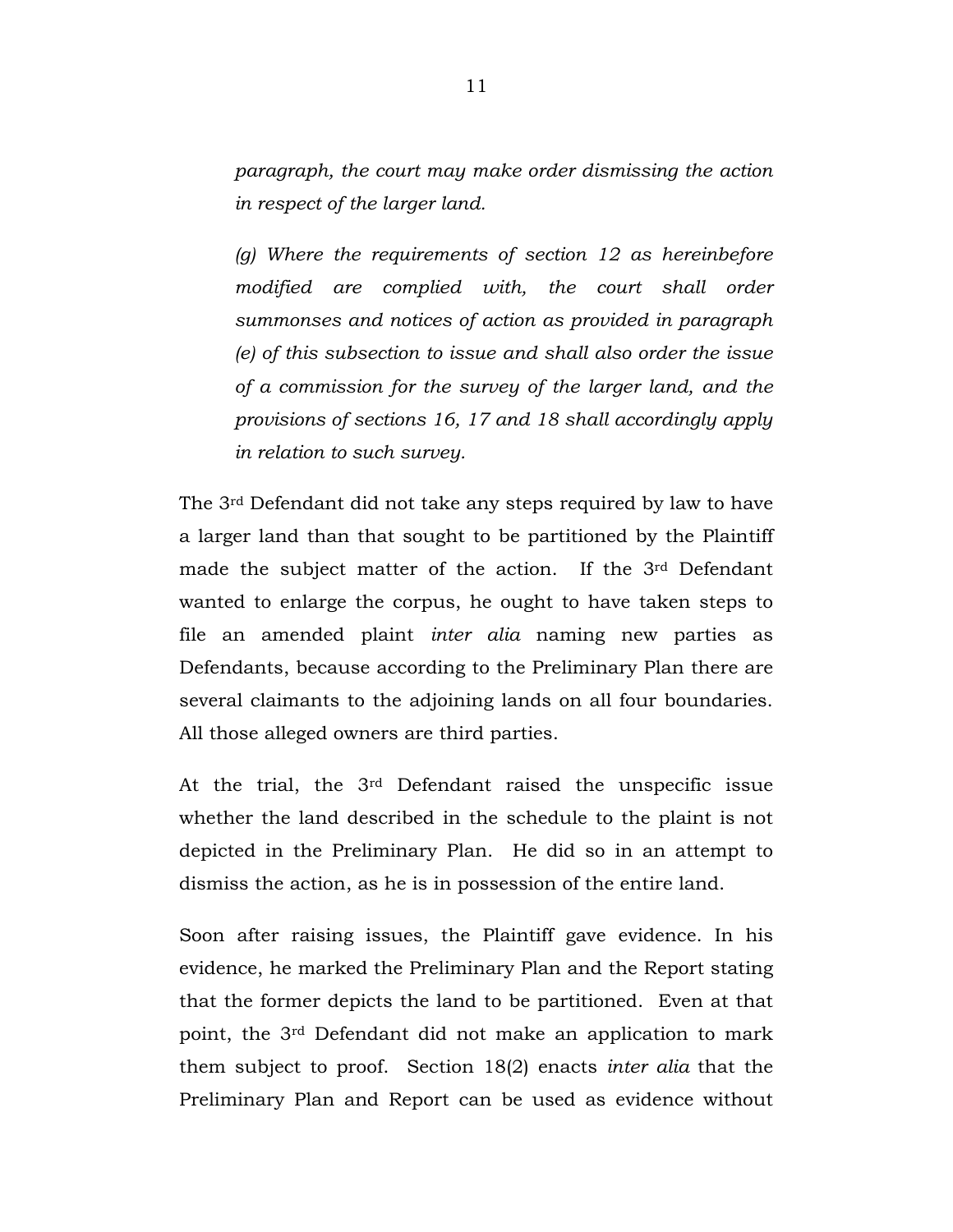further proof. However under the proviso to section 18(2), the 3rd Defendant could have called the Surveyor to give evidence. This was not done.

Section 18(2) of the Partition Law reads as follows:

*The documents referred to in paragraphs (a), (b) and (c) of subsection (1) of this section may, without further proof, be used as evidence of the facts stated or appearing therein at any stage of the partition action:*

*Provided that the court shall, on the application of any party to the action and on such terms as may be determined by the court, order that the surveyor shall be summoned and examined orally on any point or matter arising on, or in connection with, any such document or any statement of fact therein or any relevant fact which is alleged by any party to have been omitted therefrom.*

The 3rd Defendant states in his evidence that he has been in possession of the land depicted in the Preliminary Plan from the time he was born in 1942 and that his parents lived on the land before him. He further adds that he became entitled to the land by paternal inheritance and Deeds. The Deeds he refers to are 3V1 and 3V2. This means, although 3V1 and 3V2 describe a land in extent of about 3 acres (the same land which is described in the schedule to the plaint), in point of fact, the land on the ground has continuously been as depicted in the Preliminary Plan.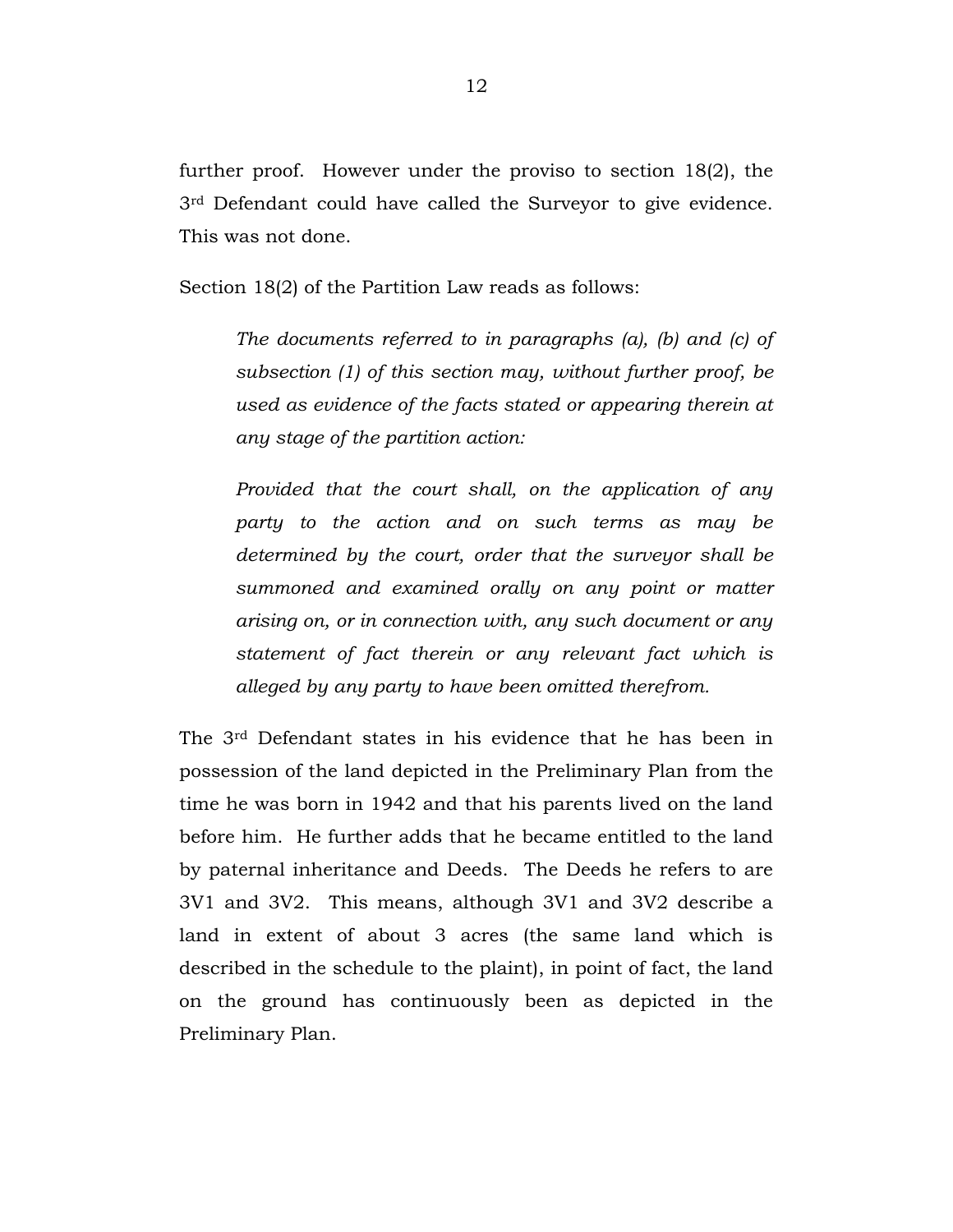The Surveyor went to the land to prepare the Preliminary Plan in the year 1998, i.e. 68 years after the execution of the 3rd Defendant's Deed 3V1 of 1930. In 3V1, there is mention of another Deed executed in 1922. This means the Surveyor went to the land 76 years after the execution of the earliest known Deed. One cannot expect the boundaries of land in Gampaha to remain unchanged for 76 years.

The Nittambuwa-Urapola high road shown in the Preliminary Plan running along the northern boundary and the canal running along the southern boundary are of recent origin and did not exist in the 1920s.

It is relevant to note that in the old Deeds tendered by both parties, the boundaries are described by the names of the owners of the adjoining lands at that time. In the Preliminary Plan, the Surveyor records the existing boundaries. In doing so, he gives the names of the present owners. The Plaintiff in his evidence has also stated so.

Without analysing the evidence from the proper perspective, the learned District Judge made a superficial comparison of the boundaries and extent of the land described in the schedule to the plaint which is based on old Deeds with the existing boundaries and extent of the land as depicted in the Preliminary Plan to conveniently conclude that the land has not been properly identified. On this basis, without examining the evidence on the pedigrees of the parties and without answering the issues raised at the trial, the action was summarily dismissed. This is erroneous.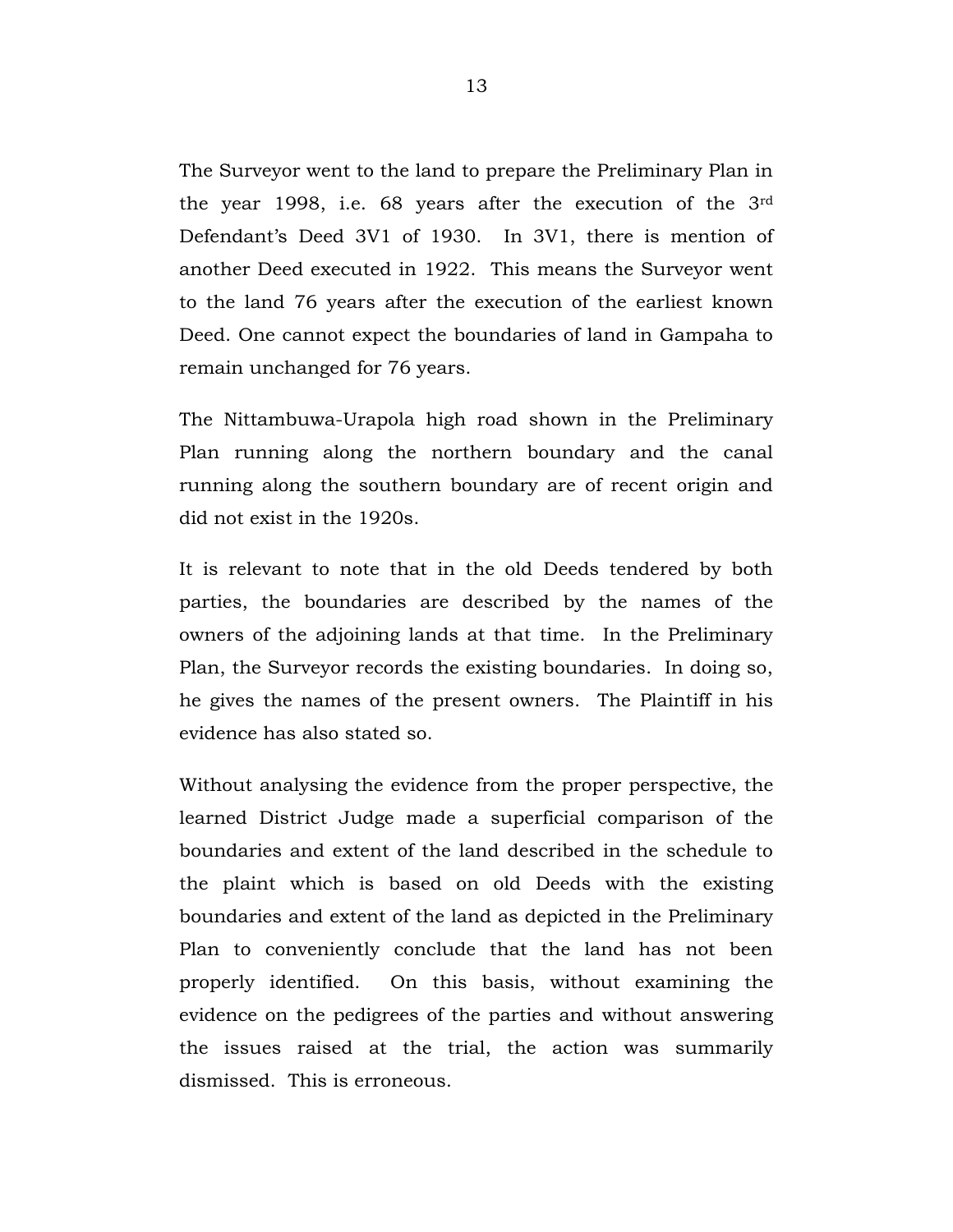The land to be partitioned has been properly identified. I answer the questions of law on the identification of the corpus against the 3rd Defendant.

Let me now turn to the questions of law whereby the 3rd Defendant states that the Plaintiff failed to prove his title according to law, and that the Court failed to properly consider the 3rd Defendant's paper title and prescriptive title.

According to the evidence of the 3rd Defendant, he claims title to the land on paternal inheritance, Deeds, and prescription.

To prove paternal inheritance, the 3rd Defendant produces Deed No. 10216 marked 3V1. This Deed is referred to in paragraph 3 of the plaint. By virtue of this Deed, the 3rd Defendant's father Thiththalapitige Luwis Perera got an undivided 1/24 share of the land and upon his death, the 3rd Defendant, who is one of his three children (the other two being the 1st and 2nd Defendants), inherited an undivided 1/72 share.

The only other Deed the 3rd Defendant relies on to prove title is Deed No. 56 marked 3V2. This Deed is referred to in paragraph 8 of the plaint. By this Deed, a person by the name of Sibel Nona transferred an undivided  $(1/2 \times 1/3)$  12/72 share of the land to the 3rd Defendant.

The Plaintiff does not dispute Deeds 3V1 and 3V2. The 3rd Defendant is entitled to those undivided rights which amount in total to a 13/72 share of the land. The High Court has allotted this share to the 3rd Defendant.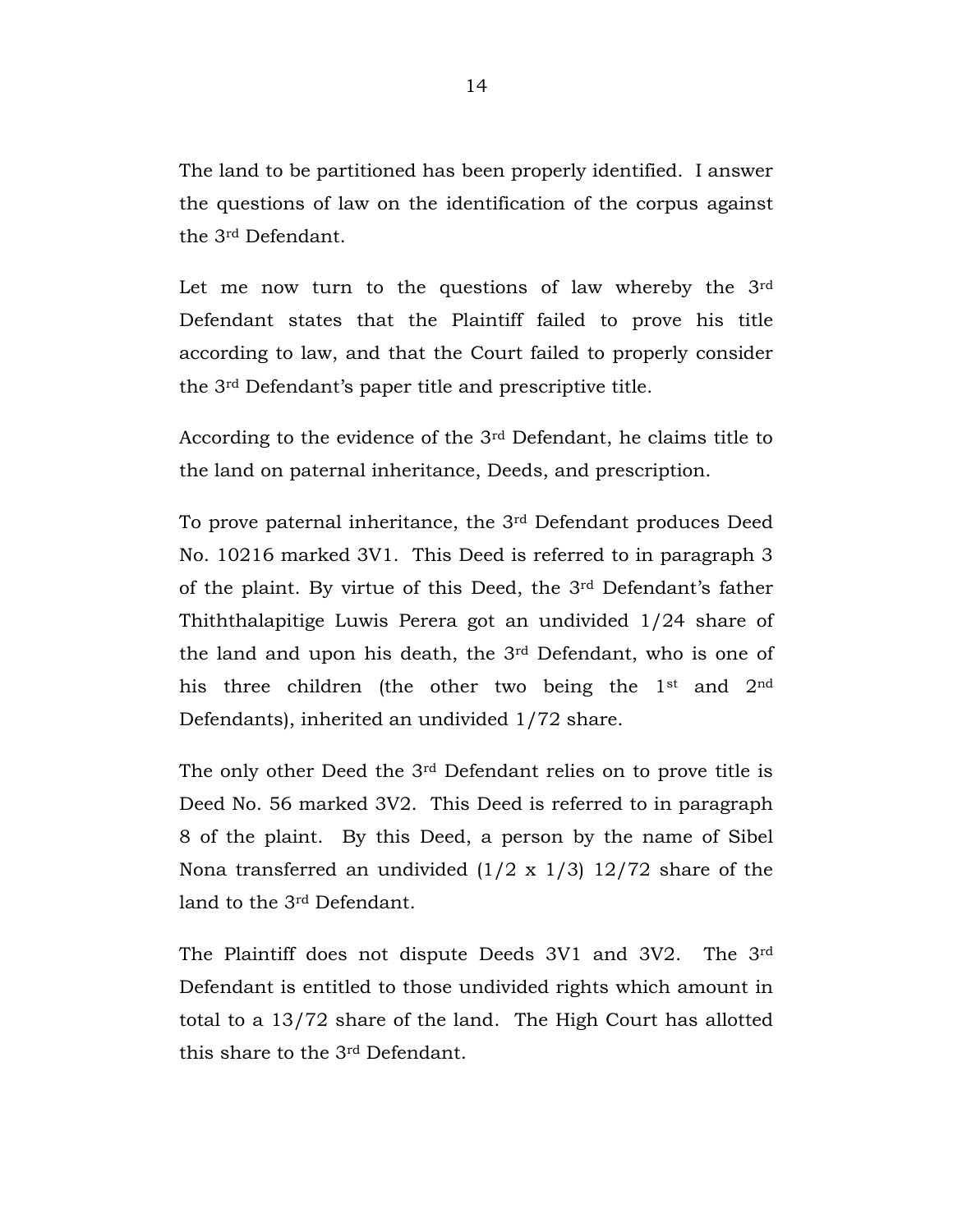There can be no dispute that the 3rd Defendant is a co-owner of the land. There is no evidence to say the 3rd Defendant acquired prescriptive title to the entire land against all the co-owners. There shall be cogent evidence to successfully claim prescriptive title against co-owners. Mere continuous long possession of the entire common property by one co-owner does not constitute prescriptive possession against all the co-owners. It is clear that the plea of prescriptive title by the 3rd Defendant was only an afterthought. Such a plea was not vigorously pursued at the trial or before this Court.

At the argument before this Court, learned Counsel for the 3rd Defendant submitted that although the Plaintiff states in paragraph 2 of the plaint that by Deed Nos. 1403 and 1433 marked P2 and P3 respectively, Luwis Perera transferred an undivided 3/24 share to the Plaintiff, the transferor is not Luwis Perera, but some others. These others are not strangers. The transferors of P2 and P3 are the 1st to 3rd Defendants who are the children of Luwis Perera. They transferred the said share by right of paternal inheritance. This is stated in the Deeds.

P2 and P3 as well as other Deeds marked by the Plaintiff were not marked subject to proof. A partition case is not a criminal case to secure a dismissal by creating doubts of the Plaintiff's pedigree in the mind of the District Judge. The Plaintiff need not prove his pedigree beyond reasonable doubt but on a balance of probabilities. P2 and P3 are not fraudulent Deeds.

In paragraph 4 of the plaint, the Plaintiff states that he became entitled to an undivided 8/24 share by Deed No. 10376 marked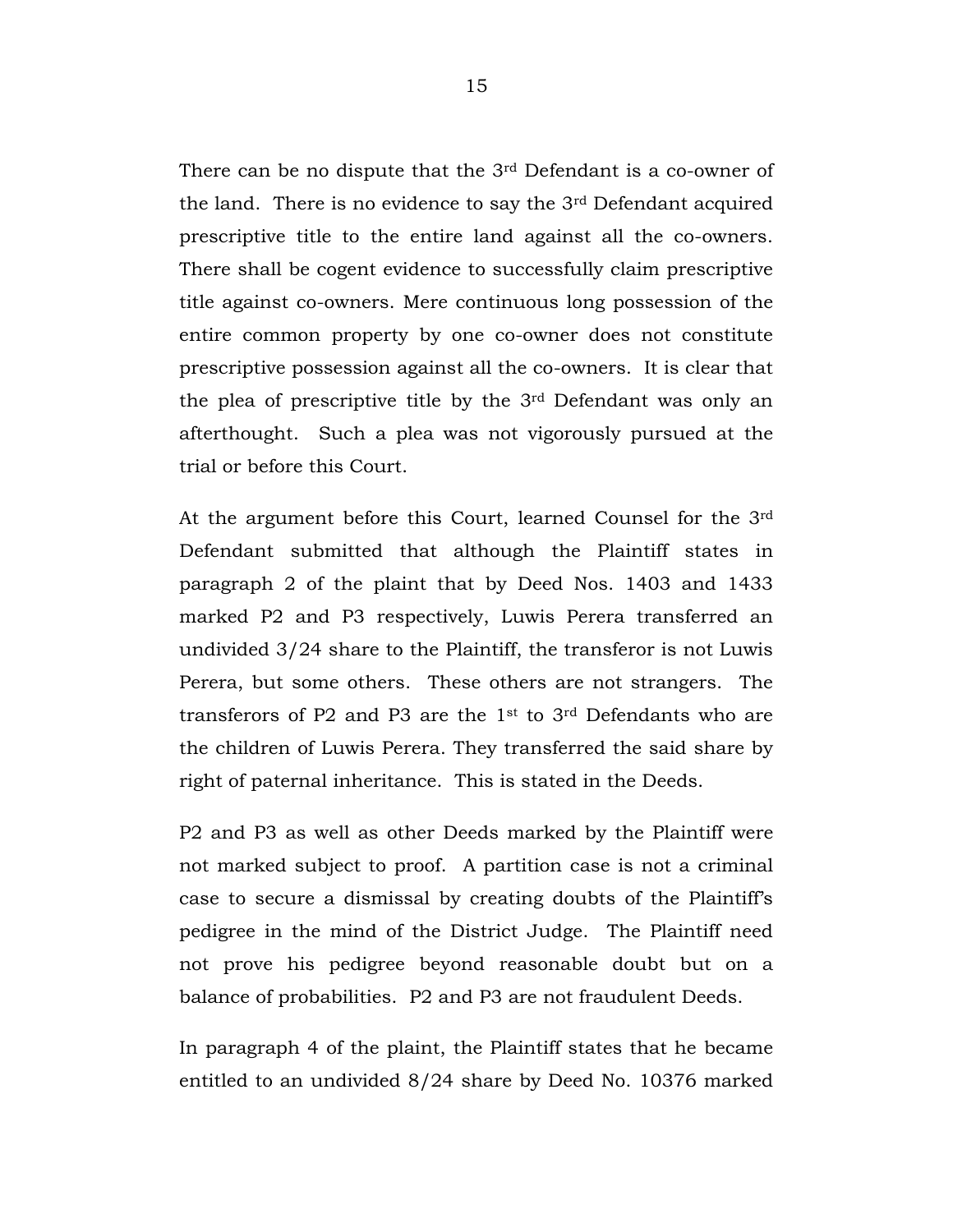P4 and Deed No. 9196 marked P5 from Tiththalapitige Singho Perera. These Deeds were executed in 1960 and 1959 respectively. The 3rd Defendant submits that there is no proof of how Singho Perera got his title. In P4 there is no mention of how Singho Perera got title but in P5 he refers to Deed No. 5554 of 1954 as the root of his title.

The same submission is made in respect of the Deeds mentioned in paragraphs 6 and 7 of the plaint.

In paragraph 6 of the plaint, the Plaintiff states that by Deed No. 11182 of 1962 marked P6 and Deed No. 75 of 1976 marked P7, Saranelis Perera transferred 12/24 share and 2/24 share respectively to the Plaintiff.

Deeds P6 and P7 provide Deed Nos. 9196 of 1959 and 10376 of 1960 as the source of title for Saranelis Perera.

In paragraph 7 of the plaint, the Plaintiff states that by Deed No. 863 of 1984 marked P8, Tiththalapitige Sanchi Nona transferred 2/24 share to Wilbert Perera and Wilbert Perera by Deed No. 6808 of 1984 marked P9 transferred the same to the Plaintiff.

Deed P8 refers to Deed No. 717 of 1928 and Deed P9 refers to Deed No. 863 of 1984 as the source of title for the transferors.

What about the 3rd Defendant's pedigree? Does he tender title Deeds from time immemorial?

By Deed No. 10216 of 1930 marked 3V1, although the 3rd Defendant claims 1/72 share by paternal inheritance (i.e. Thiththalapitige Luwis Perera's rights), there is no clear proof of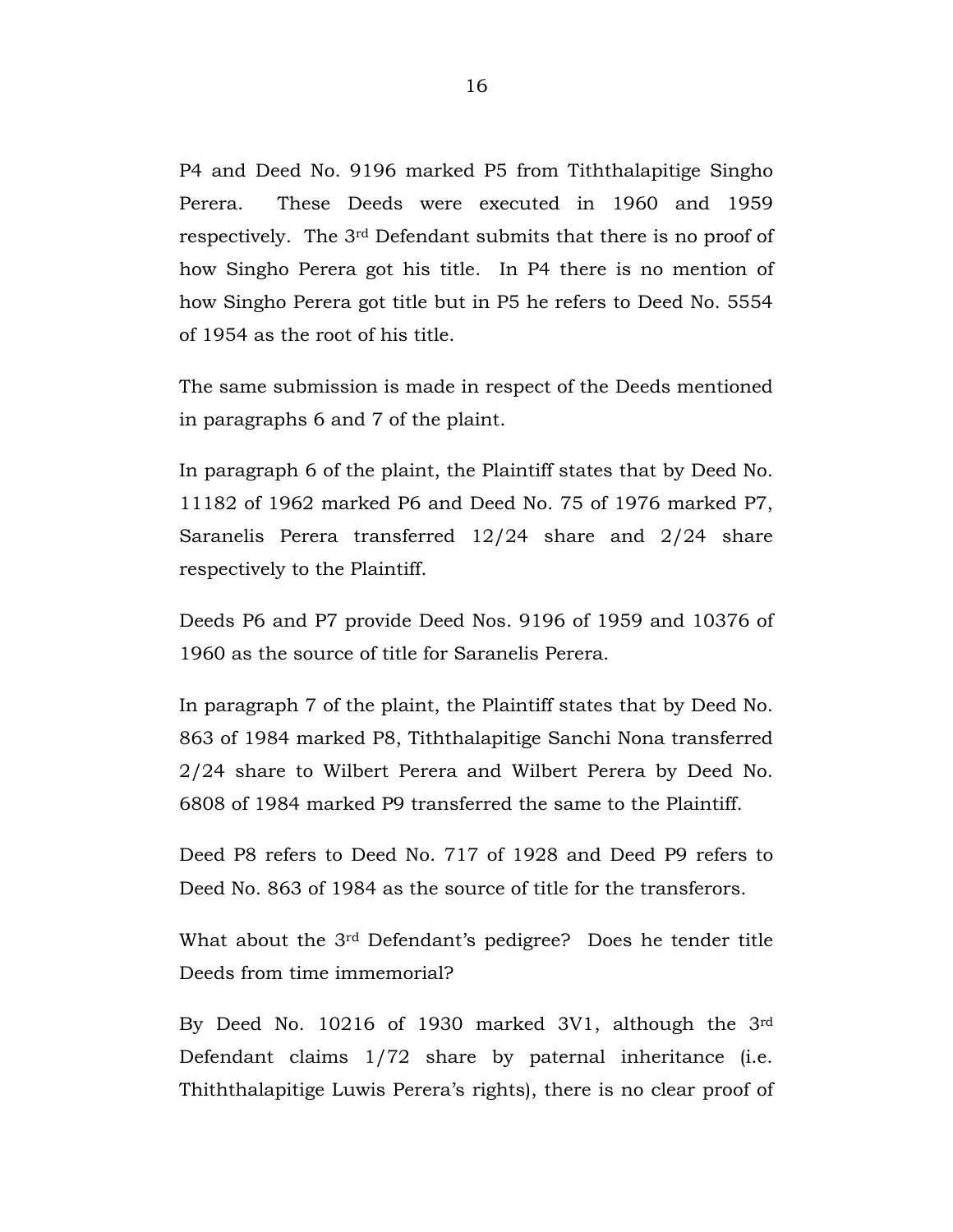how the transferor of this Deed, i.e. Kakulawalage Lui Nona got title except to rely on what is recited in the Deed which states she got title from her mother Thiththalapitige Nikohamy. There is no further proof that Nikohamy was Lui Nona's mother.

By Deed No. 56 of 1976 marked 3V2 whereby the 3rd Defendant claims an undivided 12/72 share to the land, there is no clear proof of how the transferor, Thiththalapitige Sibel Nona, got title to such share except to rely on what is recited in the Deed whereby she states she got title by Deed No. 13300 of 1926 and Deed No. 718 of 1928.

It is true that in a partition action the Plaintiff shall unfold the full pedigree. However this does not mean that he shall unfold a perfect pedigree starting from the very first Deed ever executed on the land. It is not possible to trace the very first Deed or the very first original owner of the land. We must stop tracing back at a convenient point. What constitutes this convenient point shall be decided on a case by case basis and not by way of a rigid formula. This point was lucidly explained in the Court of Appeal case of *Magilin Perera v. Abraham Perera [1986] 2 Sri LR 208 at 210-211* by Gunawardene, J. with the agreement of G.P.S. De Silva, J. (later C.J.) in the following manner:

*When a partition action is instituted the Plaintiff must perforce indicate an original owner or owners of the land. A Plaintiff having to commence at some point, such owner or owners need not necessarily be the very first owner or owners and even if it be so claimed such claim need not necessarily and in every instance be correct because when*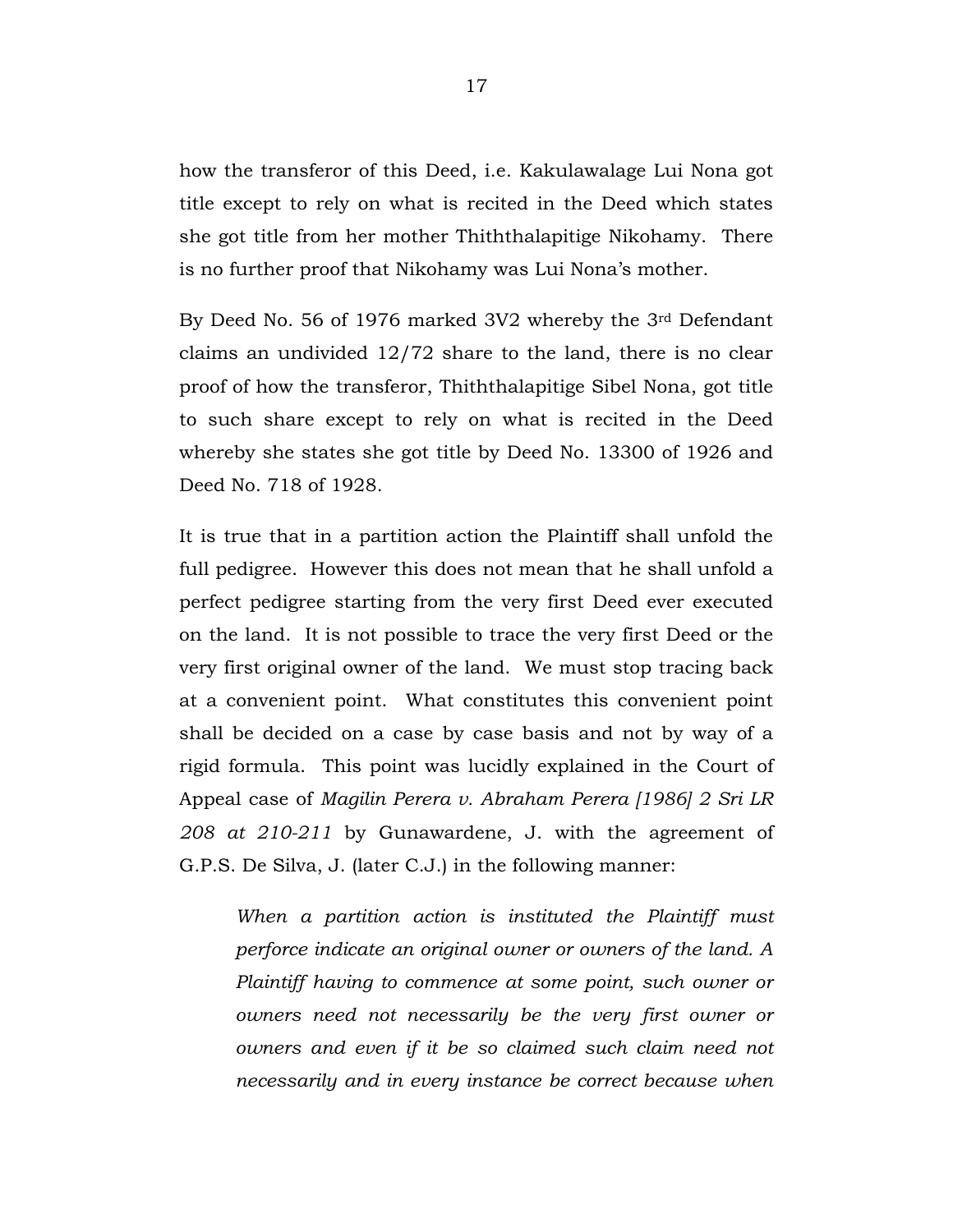*such an original owner is shown it could theoretically and actually be possible to go back to still an earlier owner. Such questions being rooted in antiquity it would be correct to say as a general statement that it could be well nigh impossible to trace back the very first owner of the land. The fact that there was or may have been an original owner or owners in the same chain of title, prior to the one shown by the Plaintiff if it be so established need not necessarily result in the case of the Plaintiff failing. In like manner if it be seen that the original owner is in point of fact someone lower down in the chain of title than the one shown by the Plaintiff that again by itself need not ordinarily defeat the plaintiff's action. Therefore, in actual practice it is the usual, and in my view sensible, attitude of the Courts that it would not be reasonable to expect proof within very high degrees of probability on questions such as those relating to the original ownership of land. Courts by and large countenance infirmities in this regard, if infirmities they be, in an approach which is realistic rather than legalistic, as to do otherwise would be to put the relief given by partition decrees outside the reach of very many persons seeking to end their co-ownership.* 

The Plaintiff has proved his title on the balance of probabilities. The 3rd Defendant's claim on inheritance and Deeds has been accepted while his claim on prescription has been rightly rejected. The questions of law raised on these points are answered against the 3rd Defendant.